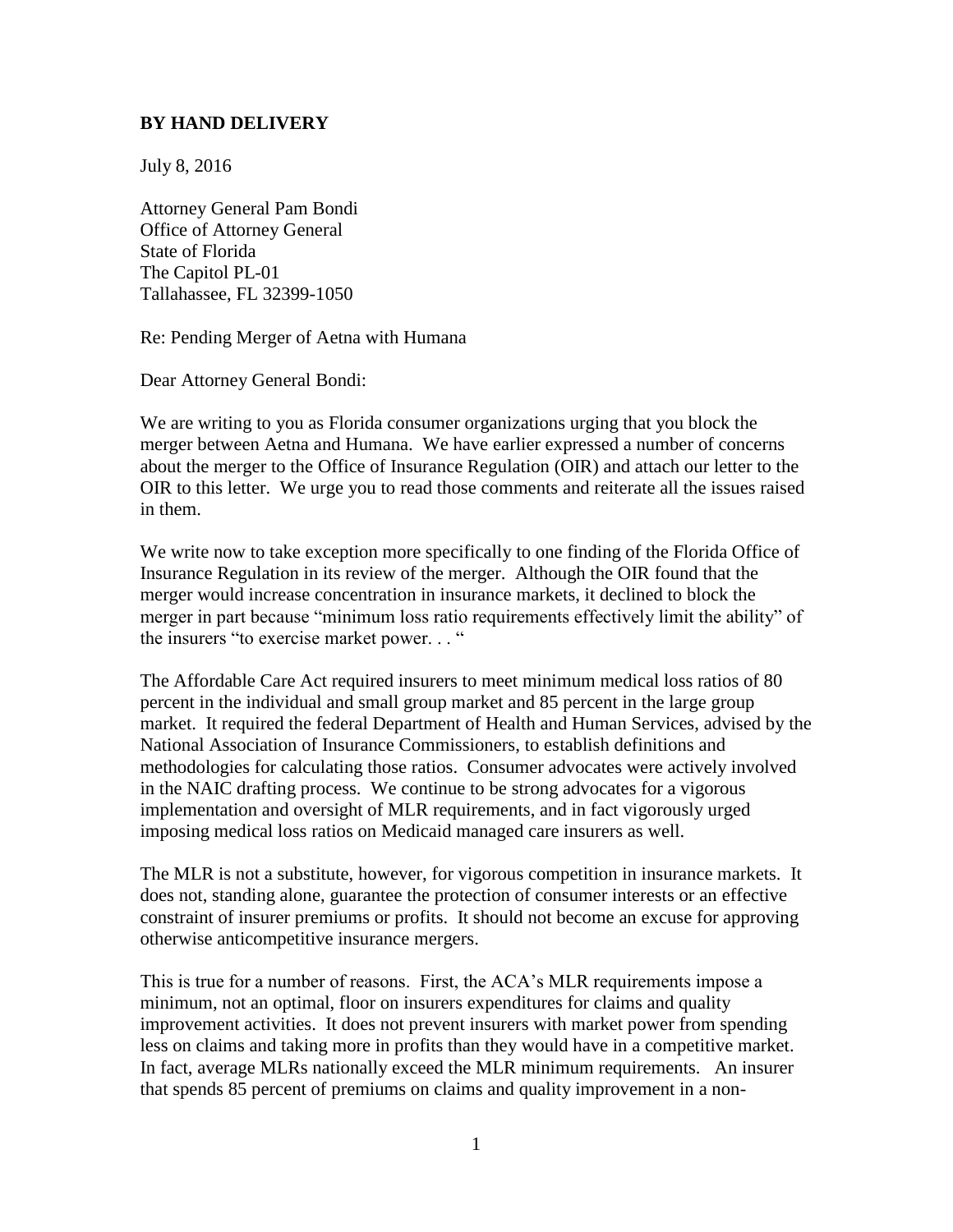competitive market may have spent 90 percent had the market been competitive—and brought premiums down accordingly.

Second, the MLR does not address the non-price dimensions of insurance coverage. It does not address the responsiveness of consumer services, the adequacy of networks, or the willingness of insurers to innovate in providing better quality coverage to consumers. Competition is necessary to improve these dimensions of coverage.

Third, the ACA's MLR requirements only require insurers to pay a certain percentage of their premium income for claims and quality improvement expenses. It does not in itself address the level of premiums charged by insurers or premium increases. Insurers with sufficient market power can simply raise their premiums, paying higher rates to providers (who may themselves possess market power), but capturing greater profits because they are able to retain the same percentage of a higher level of premium revenue.

Fourth, the medical loss ratio does not protect consumers in all market. Specifically, it does not protect employees of self-funded employers, who constitute the majority of covered employees. Insurers that offer administrative services-only contracts to selffunded employers are not subject to MLR requirements, but if they have market power can charge excessively high rates.

Fifth, MLRs are calculated on the basis of insurer performance across entire states and markets—for example on the basis of an insurer's total performance in a single state in the individual market. Individual plans or policies may have premiums that vary widely from that average. Insurers can offset low MLRs in some local markets with higher MLRs in other local markets. Only vigorous competition in all markets can ensure that premiums are not excessive across markets.

Sixth, the definitions and methodologies used for calculating MLRs under the ACA have exceptions and limitations that can permit excessive premiums in noncompetitive markets. First, since 2014 MLRs have been based on three-year averaging, allowing low MLRs in some years to be offset by higher MLRs in others. Second, insurers, and in particular large national insurers, have significant discretion in allocating their central administrative expenses across their plans. The definitions of "quality improvement activity" expenses that insurers can claim in the numerator of their MLR calculations allow insurers to claim some expenses, prospective utilization review for example, as quality improvement expenses that might be better categorized as administrative expenses. Insurers also have some flexibility to downstream some administrative functions to providers and thus claim these expenses as medical claims.

Finally, we question whether MLR reporting is subject to sufficient oversight to ensure that insurers are complying with all requirements. To date HHS has only reported audit results for eight insurers for one year  $(2013)$ , and all but one of these audits raised concerns. States also audit medical loss ratios, but the extent to which they do so and the findings of their audits are not readily available to consumers.